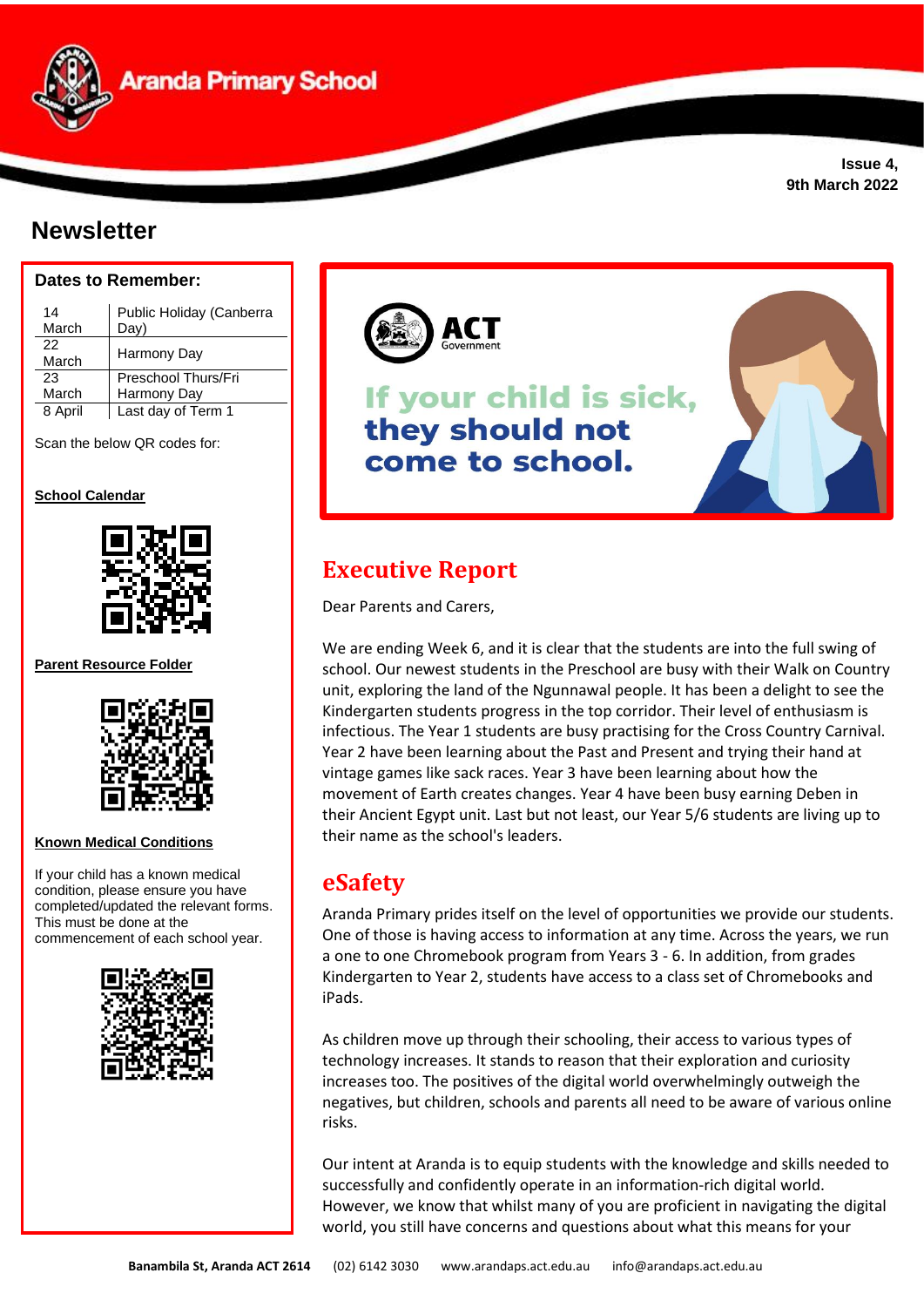

# **Aranda Primary School**

#### **Important Messages**

*Current, up-to-date information* Updated information for the education sector and other public sectors can be found on the Education Directorate's website [\(https://www.education.act.gov.au\)](https://www.education.act.gov.au/) and ACT Health

[\(https://www.health.act.gov.au\)](https://www.health.act.gov.au/)

#### *Seesaw*

If you are unable to access Seesaw, or do not receive communications from the school to connect your child, please contact the Front Office with your updated email address.

#### *Uniform Shop*

The uniform shop is open for Flexischools orders only. If you have any questions, please email [apsuniformshop@gmail.com.](mailto:apsuniformshop@gmail.com)

#### *Canteen*

The Canteen operates from Wednesday to Friday. The Canteen can be contacted via email on [arandacanteen@gmail.com](mailto:arandacanteen@gmail.com) or phone on 0459 599 114.

#### *Known Medical Conditions*

If your child has a known medical condition, please ensure you have completed/updated the relevant forms. This must be done at the

commencement of each school year.<br> **■监察官** 



#### *Medication at School*

All student medication must be signed in by a parent/carer at the Front Office on arrival at school. Medication must be clearly labelled with the child's name and class. No medication is to be left in school bags during the day.

#### *Newsletter Publication Deadline*

Items for inclusion in the fortnightly newsletter must be emailed to [info@arandaps.act.edu.au](mailto:info@arandaps.act.edu.au) by 3.30 pm every odd week on a Tuesday.

#### *Anaphylaxis*

Aranda Primary School is an ANAPHYLAXIS AWARE SCHOOL avoiding eggs and all nuts. Our policy is available on the website. children. It is essential that our school and community partner in this digital citizenship responsibility; therefore, parents need to be involved in how best to support their child online at home. If you need any guidance about keeping your child safe online, please refer to the 'Being Safe Online' section on the ACT Education Directorate Website.

In addition, the eSafety Commissioner is running a series of webinars aimed at providing parents and carers with the knowledge, skills and tools to support their children to have safe, positive online experiences.

Please follow the below links for more information

#### 2022 Webinars - [eSafety Webinars](https://drive.google.com/file/d/1fBtEqX7zwmo0c7bp3TUfB2eoocTrRHeN/view?usp=sharing) eSafety[: https://www.esafety.gov.au/](https://www.esafety.gov.au/) Think You Know[: https://www.thinkuknow.org.au/](https://www.thinkuknow.org.au/) ACT Education Directorate: [Being Safe Online](https://www.education.act.gov.au/support-for-our-students/being-safe-online)

### **NAPLAN**

NAPLAN for students in Year 3 and Year 5, is planned to be conducted from Tuesday, 10 May to Thursday, 12 May. Th[e information brochure](https://drive.google.com/file/d/13ZgG4bOLqlvWCO02AaTJMY-Kae2zm-gt/view?usp=sharing) for parents and carers addresses common questions about NAPLAN Online testing.

Students will have the opportunity to use the demonstration site in class before the test window to help them familiarise themselves with the types of questions and tools available in the NAPLAN Online tests.

If you would like to withdraw your child from NAPLAN please contact James Harrison throug[h info@arandaps.act.edu.au.](mailto:info@arandaps.act.edu.au)

### **School Absences**

If your child is away from school at any time, please get in touch with the front office for explained absences.

If your child tests positive to Covid-19, please inform the front office by email and include the following - date of first symptoms, date of the positive test and last day at school.

All the best,

James Harrison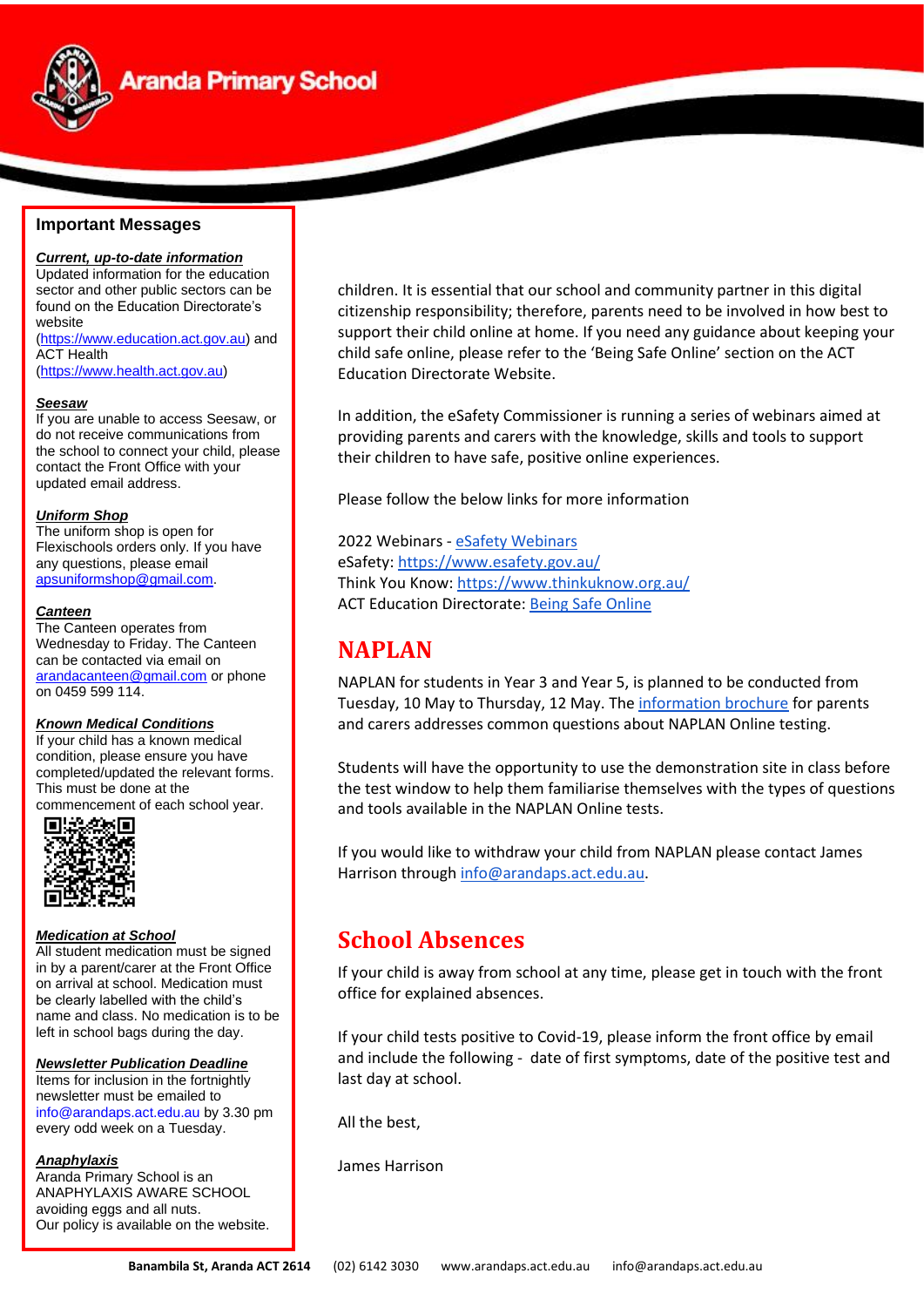

# **Harmony Day**

We are looking forward to celebrating Harmony Day at Aranda on Tuesday, March 22 (Week 8). Students are encouraged to wear national dress, if applicable, or the colour orange. Orange has been the colour representing Harmony Day since its inception in 1999. Traditionally, orange signifies social communication and meaningful conversations. It also relates to the freedom of ideas and encouragement of mutual respect.

Typically, Harmony Day in Australia is marked by community events and local activities. The message of Harmony Day is social cohesion and racial harmony, and it is expressed through community participation, inclusiveness, celebrating diversity, respect and belonging.

In the morning, on Harmony Day, we will celebrate our diversity in class groups. Next week, teachers will speak to students interested in doing a small presentation about their family's country of origin on the day and provide direction about the content of that presentation. We encourage all interested students, especially those in years 3 - 6, to consider sharing their cultural knowledge.

Please note - the Superb Fairy Wrens preschool class will celebrate on Wednesday, March 23.

## **G-Force**

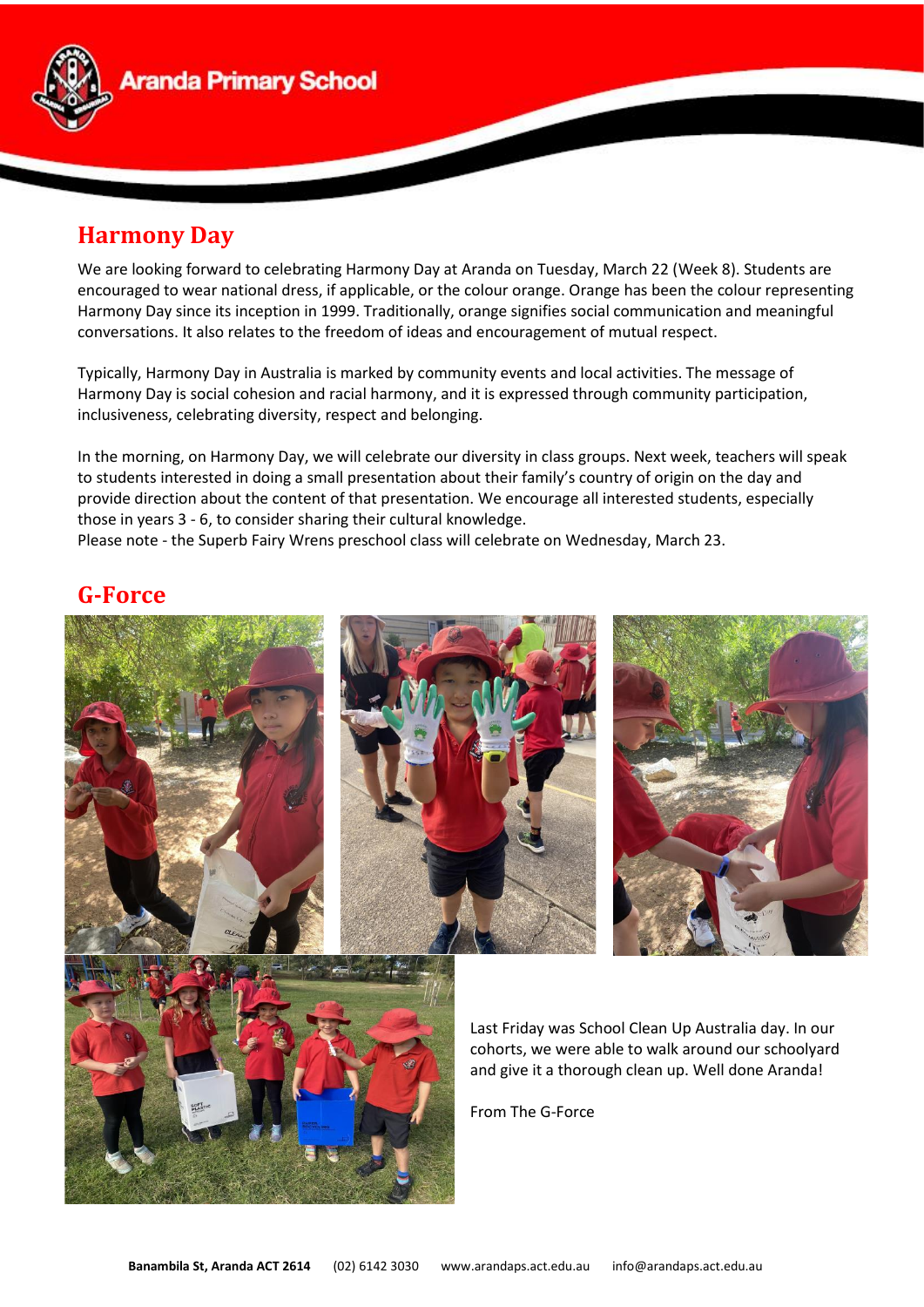

# **Aranda Volleyball - Year 5/6 lunchtime session spots available**

We are excited to restart our volleyball sessions at Aranda this term!

Olympic Volleyballer Rachel Uren's OzSpike Junior Volleyball Program is aimed at teaching children how to play Volleyball in a fun and friendly environment. We use lower nets, softer and lighter balls and a smaller court.

There are spots available in the Year 5/6 Monday lunchtime volleyball sessions this term. If your child would like to join these sessions, please contact Rachel Uren asap for more information on 0412 014 280 or [rachel@ozspike.com.](mailto:rachel@ozspike.com) Places are limited.

# **Scholastic Book Club**

The catalogue for Term 1 of the Scholastic Book Club (Issue 2) was sent home with your child/ren last week.

#### **HOW TO ORDER**

The Book Club will be accepting orders and payments online – this means **no forms or money need to be returned to school**. Orders are submitted through the LOOP (Linked Online Order & Payment) platform on the Scholastic website, [https://mybookclubs.scholastic.com.au/parent/login.aspx](https://aus01.safelinks.protection.outlook.com/?url=https%3A%2F%2Fmybookclubs.scholastic.com.au%2Fparent%2Flogin.aspx&data=04%7C01%7C%7Cf5684eb510904dd774c908d9ffe47073%7Cf1d4a8326c2144759bf48cc7e9044a29%7C0%7C0%7C637822178886413181%7CUnknown%7CTWFpbGZsb3d8eyJWIjoiMC4wLjAwMDAiLCJQIjoiV2luMzIiLCJBTiI6Ik1haWwiLCJXVCI6Mn0%3D%7C3000&sdata=vR%2FMU1V7RKKDmJWzSNf5PezWRcK50EKlGGoq63Jmhak%3D&reserved=0) or via the LOOP app.

Orders are due by **Wednesday, 23 March 2022.**

#### **WHAT IS SCHOLASTIC BOOK CLUB?**

The Book Club is a great way to encourage reading. Once a term, students will bring home a book club catalogue with a different selection of books offered for all ages.

You'll find award-winning books and bestsellers, as well as old and new favourites. The books span a wide range of children's reading levels and interests.

#### **HOW DOES ARANDA PRIMARY SCHOOL BENEFIT?**

Each order helps earn free books and teaching materials for the school, however, there is never any obligation to order.

#### **QUESTIONS?**

**Please remember, the Book Club is a P&C project and is run by parent volunteers. The Book Club is not administered by Aranda Primary School. If you have any questions, please contact: [arandascholasticbookclub@gmail.com.](mailto:arandascholasticbookclub@gmail.com)**